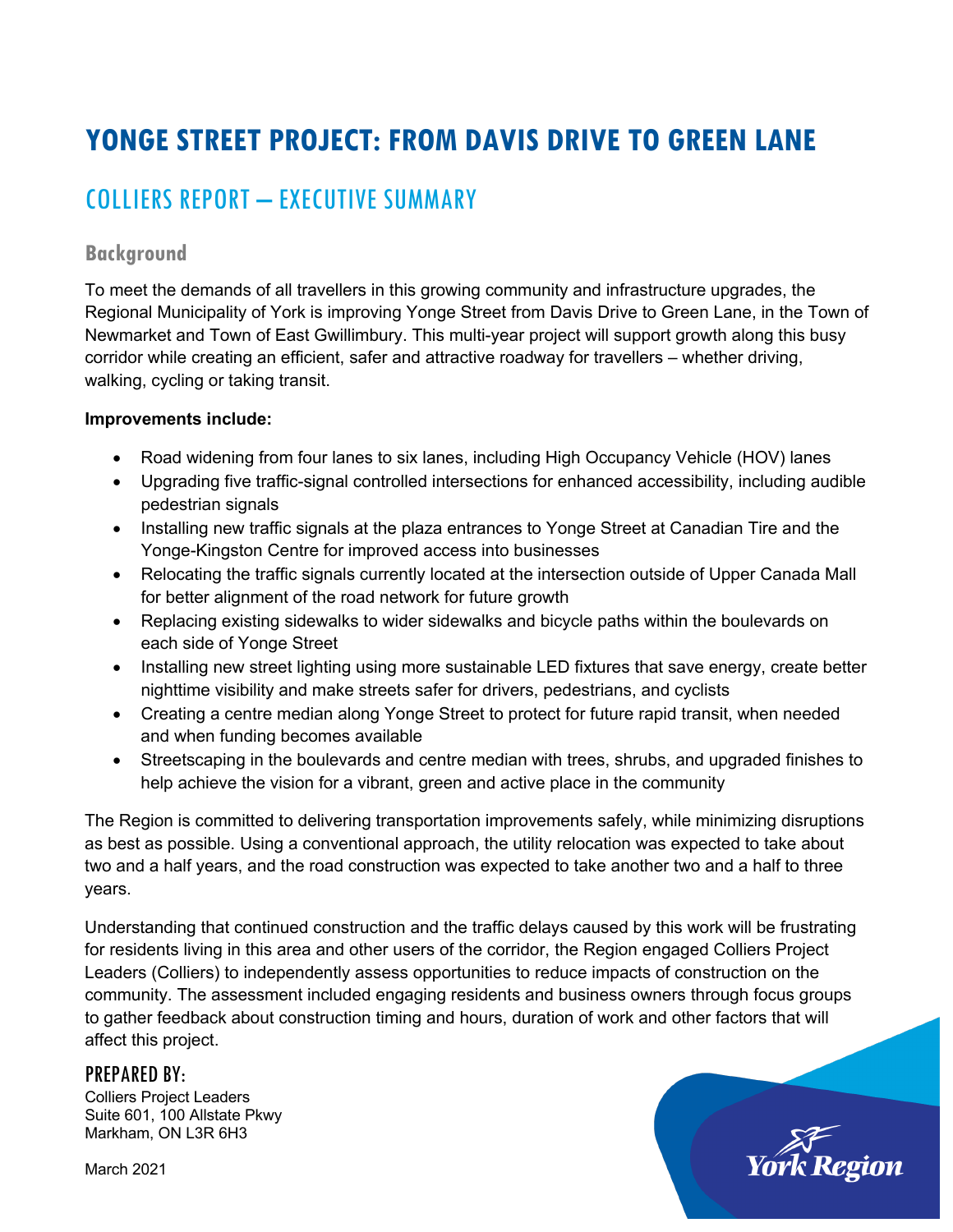## **Objectives**

The purpose of this study was to investigate whether it is possible to reduce the overall project timeline and lessen the intensity and duration of impacts to residents, businesses and travellers.

The objectives were to consider measures to:

- Reduce the project implementation and delivery schedule and the amount of time we are in the corridor
- Minimize the disruption to the community (residents and businesses) and travelling public, which could include:
	- o Optimizing when and where a contractor can perform the work
	- o Minimizing short-term and prolonged/long-term lane closures
	- $\circ$  Maintaining continued access to businesses and other community sites during construction, particularly during peak business periods
	- o Incorporating community feedback into the schedule
	- $\circ$  Accelerating or reducing the length of the work through extended working hours on weekends, statutory holidays, or at night
- Develop a model of collaboration and multi-stakeholder engagement for future projects.

Changes in the design and construction of the proposed work was not within the scope of this study.

## **Conclusion**

It is possible to complete the Yonge Street Project in less time and with less impact on residents, businesses, and the travelling public, if the project proceeds according to the proposed plan.

The original plan projected a combined utility relocation and construction duration of five to five and a half years. The proposed plan would allow the total construction to be completed in just over four and a half years, saving about one year, and significantly reducing the periods of greatest impact on residents, businesses and the travelling public.

It is important to note the success of this schedule could still be hampered by several factors including:

- Adverse weather
- Resource constraints (labour, materials and equipment)
- Impacts of the prevailing pandemic
- Unforeseen site conditions (such as poor soils and utility conflicts)
- Other impacts to the community and costs to the project

## **Coordination of Utility Relocation**

 The Region has asked the utility companies to coordinate their work to overlap within the pre- this coordination, the Region developed a combined utility relocation schedule, whereby each utility and civil works for all of them. determined schedule, while adhering to space concerns and health and safety requirements. To enable knows where and when they will be working in the corridor. Coordination is further enhanced by the communication utilities currently collaborating to hire a single contractor to construct a joint-use trench

## **Completion of Utility Work**